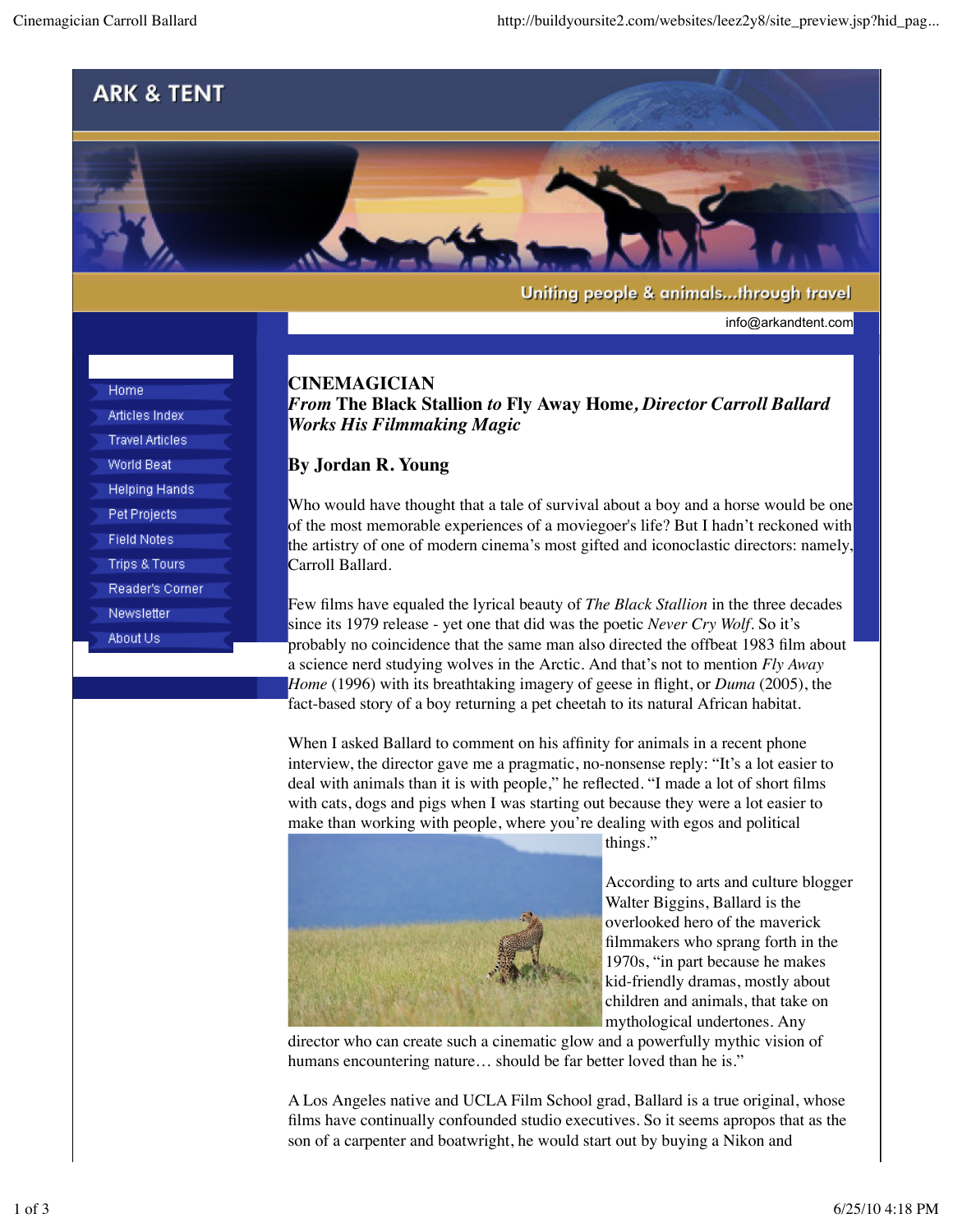contemplating "inexpensive films with just sound and stills," thinking he could "create a stronger reality." Not exactly the typical Hollywood path to success.

At the behest of fellow UCLA student Francis Ford Coppola, Ballard took on what he deems the improbable story of *The Black Stallion* (which he didn't especially like) about a kid and a wild stallion with extraordinary results. As a follow-up, he cast newly-hatched goslings for another feature with no script in hand and "no idea what the rest of the movie was going to be like," and the result was the heart-tugging film *Fly Away Home* with *True Blood*'s Anna Paquin in one of her best juvenile roles.

"Carroll works in a totally unconventional way; he directs by the seat of his pants," stated cinematographer Caleb Deschanel, who has teamed with Ballard to stunning results on *The Black Stallion* and *Fly Away Home*. In an interview for the magazine *Millimeter*, Deschanel told me that Coppola gave Ballard "all the rope he needed. I don't think it's any secret that if he had made the film for a studio, they probably would've dumped him and me after the first couple weeks of the film; they would've gone nuts trying to figure out how we were putting the film together… a lot of what the film became was in Carroll's head, and he wasn't going to tell anybody."

Even though Ballard began by making documentaries for the United States Information Agency in the '60s, (one of which, *Harvest*, garnered an Oscar nomination), he scored the best reviews of his career for *Duma*. Not unlike *The Black Stallion* and *Fly Away Home,* the film "makes a fiercely impassioned case for treating wild animals as friends and allies, but not as pets," declared Ella Taylor of



*LA Weekly,* who called it "a drama of uncommon beauty and emotional resonance." Sadly, she reported the picture was yet another casualty "of risk-averse corporate movie marketing, or of a crass new generation of young audiences… for whom live wild animals are sissy stuff." Hence, the film never really found solid footing amongst the moviegoing public.

"Maybe the world has changed so much I can't comprehend it anymore," notes Ballard. "There have been so many children's animal pictures over the years that have followed the same formula, and the audience is sick and tired of it. The hot subject now is being 'cool' - whatever that means - and kind of cynical."

Ballard, who now spends most of his time growing grapes in Napa Valley, recently asserted to Brian Miller of *Seattle Weekly* that "Kids today live mainly in a virtual world. The big outdoors doesn't mean that much...right now. The coming-of-agewith-an-animal movie has come to an end. It looks like my career has hit the wall."

But for those of us who still remember the emotional connection we shared with 'the Black,' or have yearned to hear the cry of a lone wolf in the wild, Carroll Ballard will forever hold a place in our moviegoing memories as the man who brought to life what it feels like - if only for a cinematic moment - to have a connection to wild animals that defies explanation.

\*\*\*\*\*\*\*\*\*\*\*\*\*\*\*\*\*\*\*\*\*\*\*\*\*\*\*\*\*\*\*\*\*\*\*\*\*\*\*\*\*\*\*\*\*\*\*\*\*\*\*\*\*\*\*\*\*\*\*\*\*

## **A CAMERAMAN'S POV**